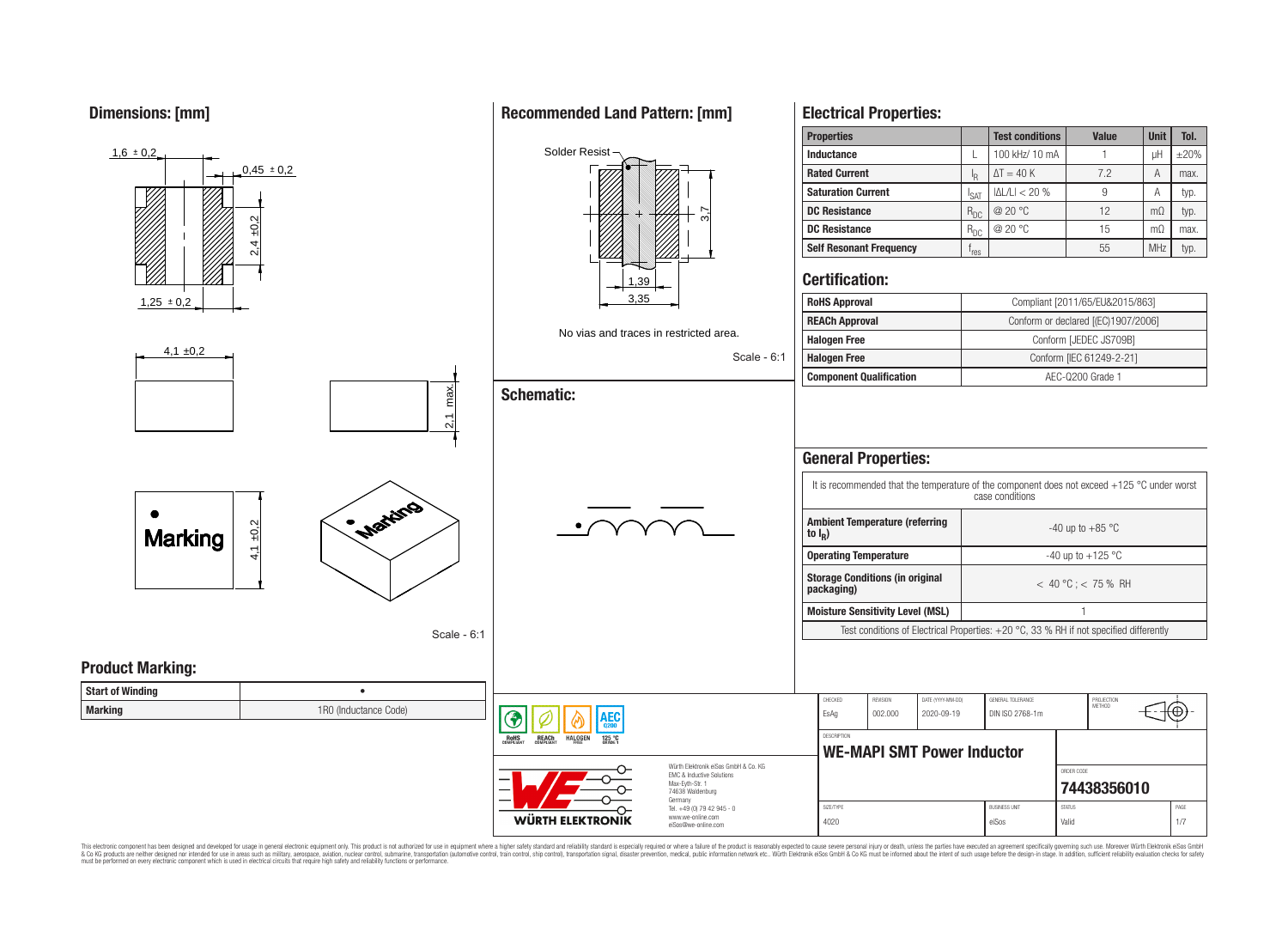

This electronic component has been designed and developed for usage in general electronic equipment only. This product is not authorized for subserved requipment where a higher selection equipment where a higher selection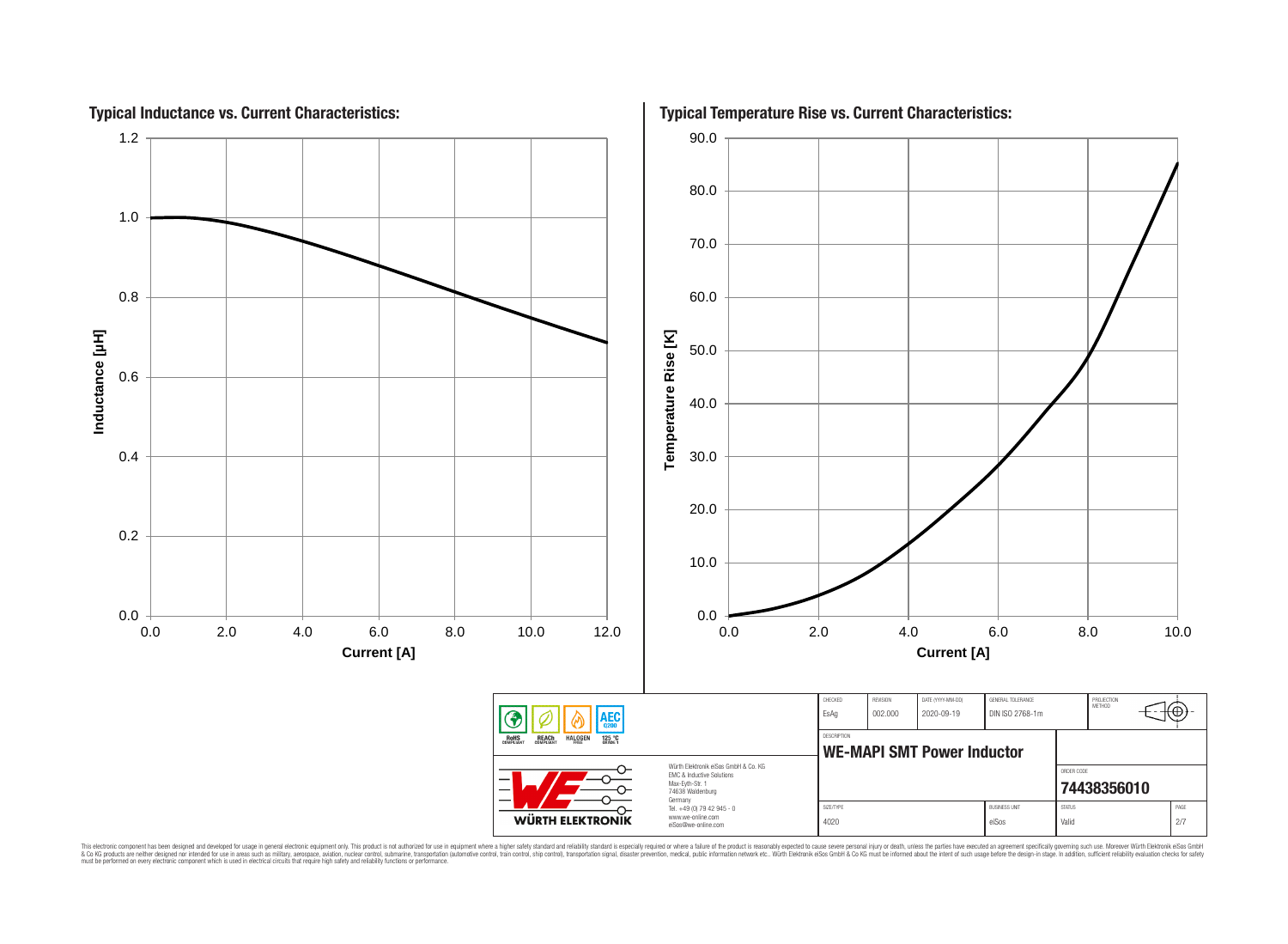## **Typical Impedance Characteristics:**



This electronic component has been designed and developed for usage in general electronic equipment only. This product is not authorized for use in equipment where a higher safely standard and reliability standard si espec & Ook product a label and the membed of the seasuch as marked and as which such a membed and the such assume that income in the seasuch and the simulation and the such assume that include to the such a membed and the such

76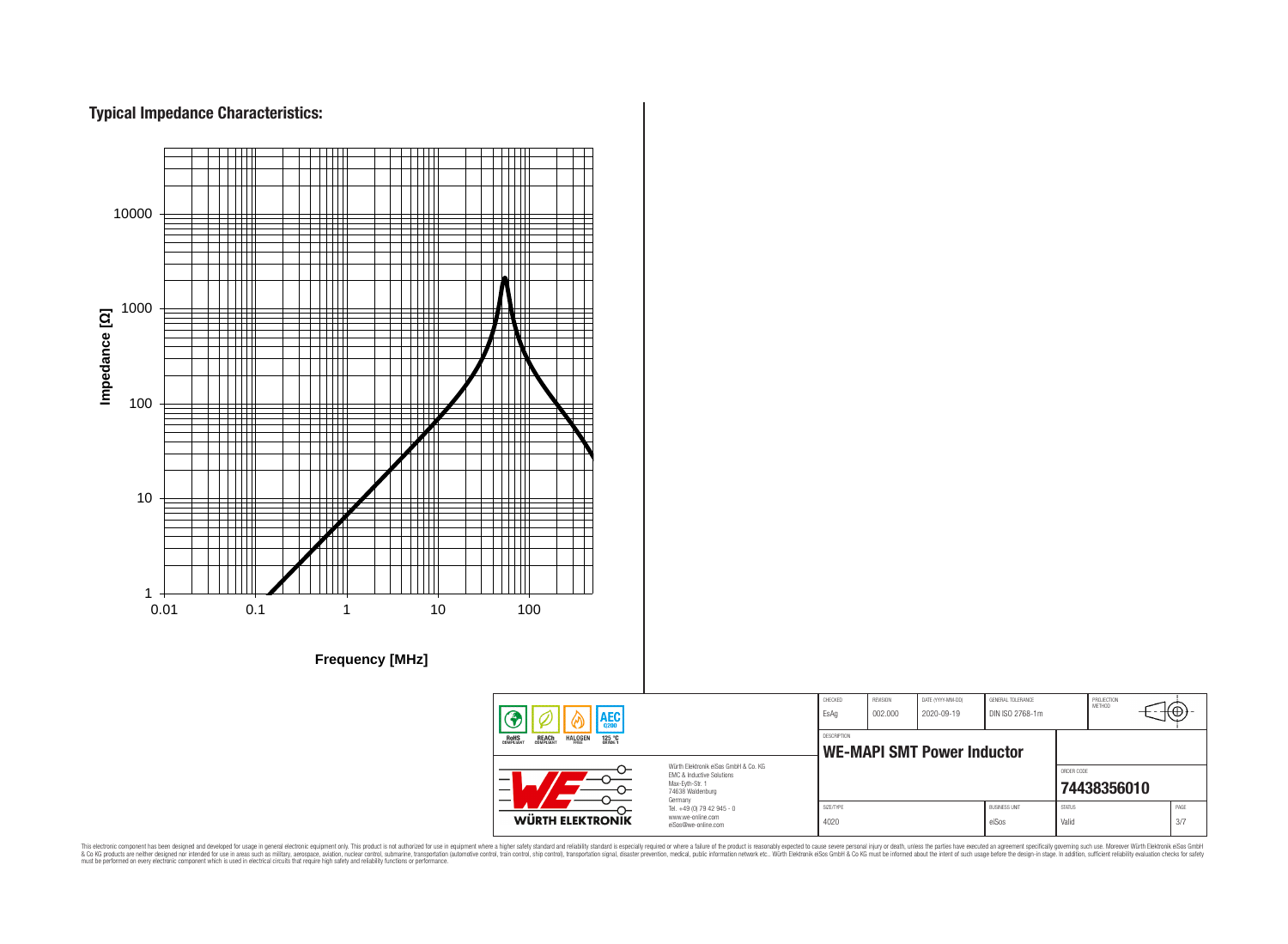## **Packaging Specification - Tape and Reel: [mm]**

## **Packaging Specification - Reel: [mm]**



This electronic component has been designed and developed for usage in general electronic equipment only. This product is not authorized for subserved requipment where a higher selection equipment where a higher selection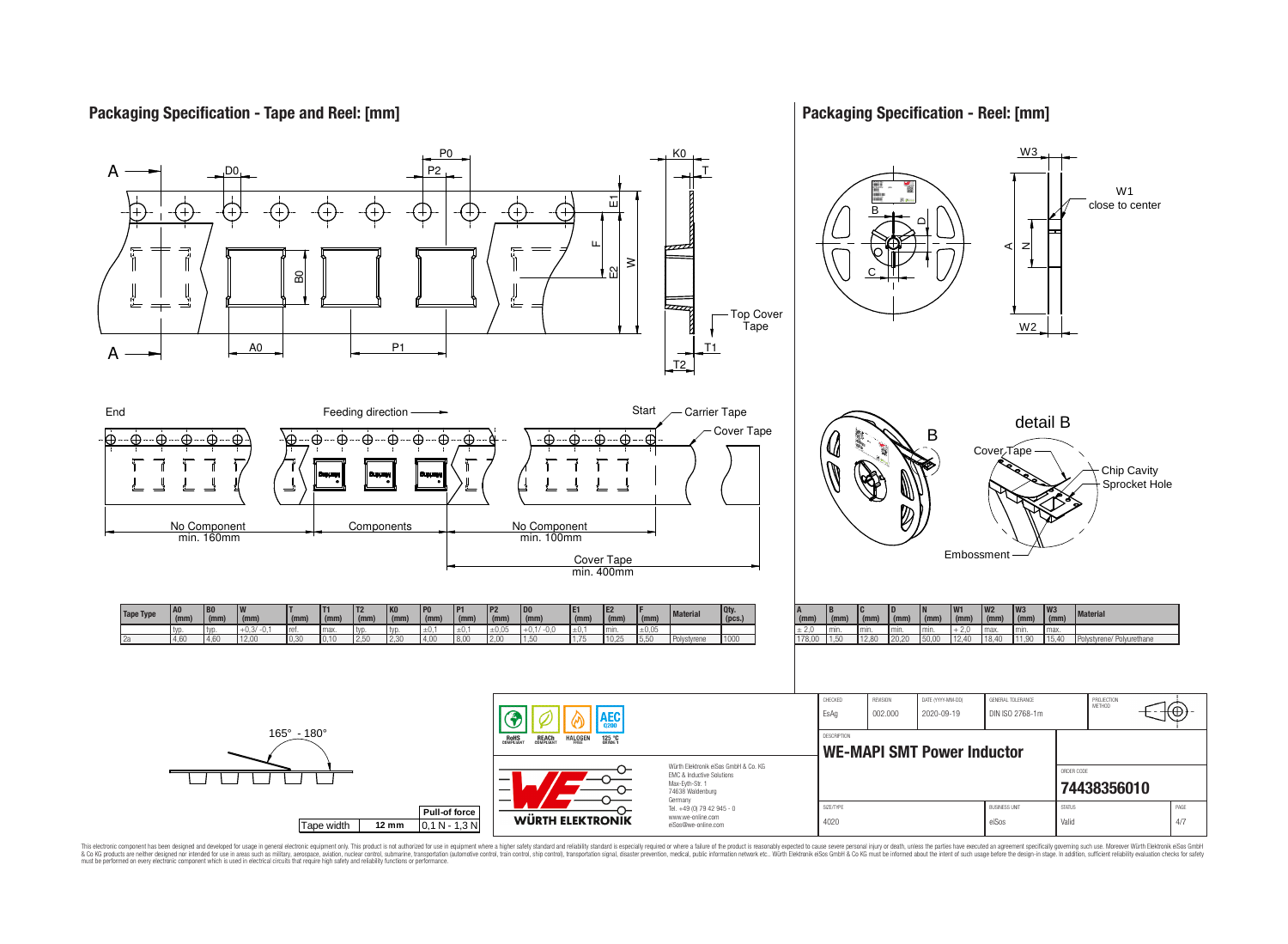## **Classification Reflow Profile for SMT components:**



# **Classification Reflow Soldering Profile:**

| <b>Profile Feature</b>                             |                    | <b>Value</b>                     |
|----------------------------------------------------|--------------------|----------------------------------|
| <b>Preheat Temperature Min</b>                     | <sup>I</sup> s min | 150 °C                           |
| <b>Preheat Temperature Max</b>                     | <sup>I</sup> s max | 200 °C                           |
| Preheat Time $t_s$ from $T_{s min}$ to $T_{s max}$ | $t_{\rm s}$        | $60 - 120$ seconds               |
| Ramp-up Rate $(T_1$ to $T_p$ )                     |                    | 3 °C/ second max.                |
| <b>Liquidous Temperature</b>                       | Ь.                 | 217 °C                           |
| Time $t_i$ maintained above $T_i$                  | կ                  | $60 - 150$ seconds               |
| Peak package body temperature                      | l n                | $T_p \leq T_c$ , see Table below |
| Time within 5°C of actual peak<br>temperature      | $t_{p}$            | $20 - 30$ seconds                |
| Ramp-down Rate $(T_p$ to $T_1$ )                   |                    | $6^{\circ}$ C/ second max.       |
| Time 25°C to peak temperature                      |                    | 8 minutes max.                   |

refer to IPC/ JEDEC J-STD-020E

Make sure that you use the correct thickness of solder paste to avoid an insufficient soldering result. We recommend 100µm solder paste as a reference.

# **Package Classification Reflow Temperature (T<sup>c</sup> ):**

| <b>Properties</b>                                                    | Volume mm <sup>3</sup><br>< 350 | Volume mm <sup>3</sup><br>350-2000 | Volume mm <sup>3</sup><br>>2000 |  |
|----------------------------------------------------------------------|---------------------------------|------------------------------------|---------------------------------|--|
| <b>PB-Free Assembly   Package Thickness  </b><br>$< 1.6$ mm          | 260 °C                          | 260 °C                             | 260 °C                          |  |
| <b>PB-Free Assembly   Package Thickness  </b><br>$1.6$ mm $- 2.5$ mm | 260 °C                          | 250 °C                             | 245 °C                          |  |
| <b>PB-Free Assembly   Package Thickness  </b><br>$\geq$ 2.5 mm       | 250 °C                          | 245 °C                             | 245 °C                          |  |

refer to IPC/ JEDEC J-STD-020E

| AEC<br><b>REACH</b><br>COMPLIANT<br><b>HALOGEN</b><br><b>ROHS</b><br>COMPLIANT<br>125 °C<br>Grade 1 |                                                                                                                     | CHECKED<br>EsAq                                  | <b>REVISION</b><br>002.000 | DATE (YYYY-MM-DD)<br>2020-09-19 | GENERAL TOLERANCE<br>DIN ISO 2768-1m |                        | PROJECTION<br>METHOD |             |
|-----------------------------------------------------------------------------------------------------|---------------------------------------------------------------------------------------------------------------------|--------------------------------------------------|----------------------------|---------------------------------|--------------------------------------|------------------------|----------------------|-------------|
|                                                                                                     |                                                                                                                     | DESCRIPTION<br><b>WE-MAPI SMT Power Inductor</b> |                            |                                 |                                      |                        |                      |             |
|                                                                                                     | Würth Flektronik eiSos GmbH & Co. KG<br>FMC & Inductive Solutions<br>Max-Eyth-Str. 1<br>74638 Waldenburg<br>Germany |                                                  |                            |                                 |                                      | ORDER CODE             | 74438356010          |             |
| WÜRTH ELEKTRONIK                                                                                    | Tel. +49 (0) 79 42 945 - 0<br>www.we-online.com<br>eiSos@we-online.com                                              | SIZE/TYPE<br>4020                                |                            |                                 | <b>BUSINESS UNIT</b><br>eiSos        | <b>STATUS</b><br>Valid |                      | PAGE<br>5/7 |

This electronic component has been designed and developed for usage in general electronic equipment only. This product is not authorized for subserved requipment where a higher selection equipment where a higher selection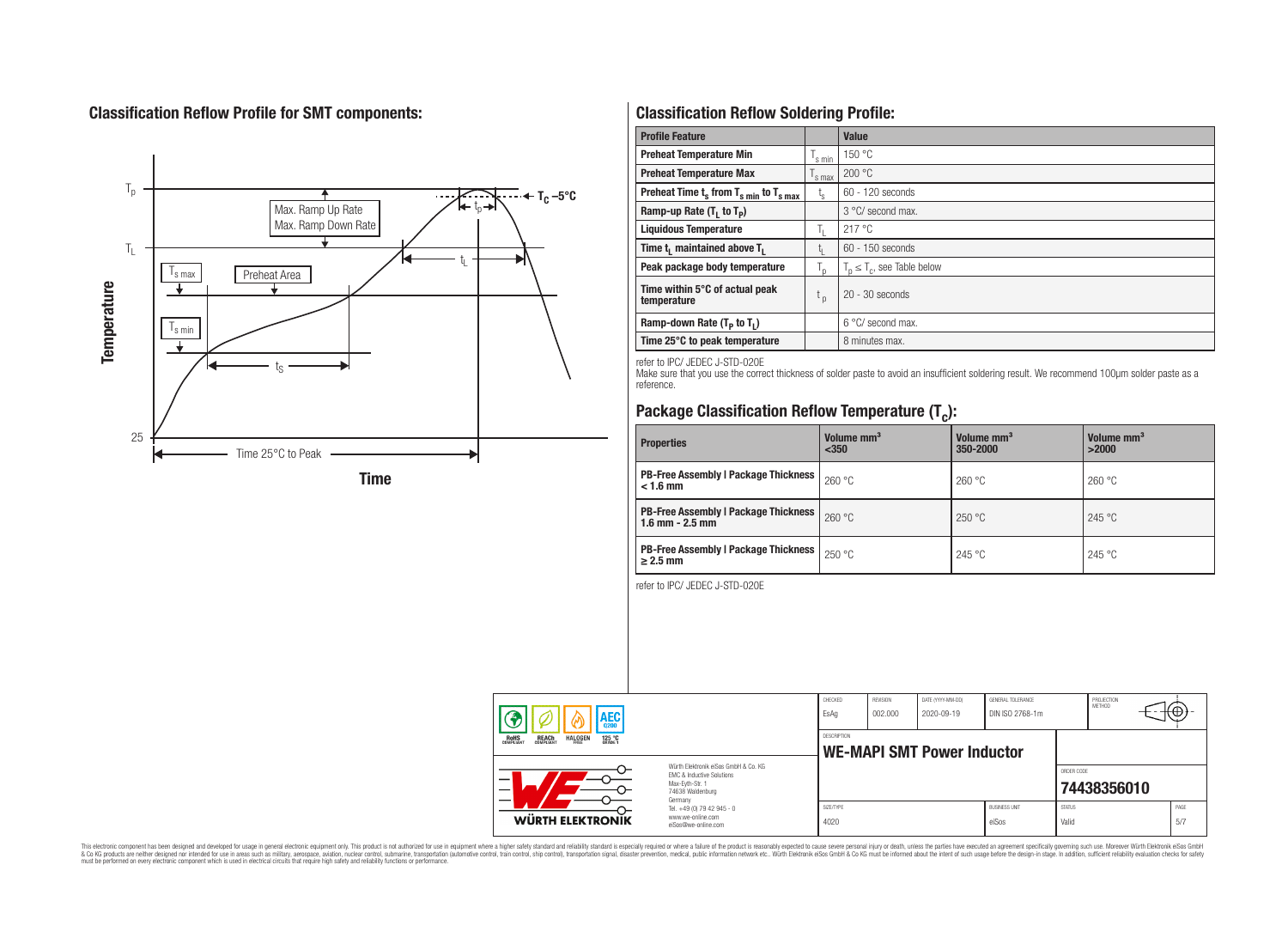## **Cautions and Warnings:**

## **The following conditions apply to all goods within the product series of WE-MAPI of Würth Elektronik eiSos GmbH & Co. KG:**

#### **General:**

- This electronic component was designed and manufactured for use in general electronic equipment.
- Würth Elektronik must be asked for written approval (following the PPAP procedure) before incorporating the components into any equipment in fields such as military, aerospace, aviation, nuclear control, submarine, transportation (automotive control, train control, ship control), transportation signal, disaster prevention, medical, public information network, etc. where higher safety and reliability are especially required and/or if there is the possibility of direct damage or human injury.
- Electronic components that will be used in safety-critical or high-reliability applications, should be pre-evaluated by the customer.
- The component is designed and manufactured to be used within the datasheet specified values. If the usage and operation conditions specified in the datasheet are not met, the wire insulation may be damaged or dissolved.
- Do not drop or impact the components, the component may be damaged.
- Würth Elektronik products are qualified according to international standards, which are listed in each product reliability report. Würth Elektronik does not guarantee any customer qualified product characteristics beyond Würth Elektroniks' specifications, for its validity and sustainability over time.
- The customer is responsible for the functionality of their own products. All technical specifications for standard products also apply to customer specific products.

#### **Product specific:**

#### **Soldering:**

- The solder profile must comply with the technical product specifications. All other profiles will void the warranty.
- All other soldering methods are at the customers' own risk.
- To improve the solderability of bottom termination components please refer to appnote ANP036 on our homepage.
- Make sure that you use the correct thickness of solder paste to avoid an insufficient soldering result. We recommend 100µm solder paste as a reference.

#### **Cleaning and Washing:**

• Washing agents used during the production to clean the customer application may damage or change the characteristics of the wire insulation, marking or plating. Washing agents may have a negative effect on the long-term functionality of the product.

#### **Potting:**

• If the product is potted in the costumer application, the potting material may shrink or expand during and after hardening. Shrinking could lead to an incomplete seal, allowing contaminants into the core. Expansion could damage the components. We recommend a manual inspection after potting to avoid these effects.

#### **Storage Conditions:**

- A storage of Würth Electronik products for longer than 12 months is not recommended. Within other effects, the terminals may suffer degradation, resulting in bad solderability. Therefore, all products shall be used within the period of 12 months based on the day of shipment.
- Do not expose the components to direct sunlight.
- The storage conditions in the original packaging are defined according to DIN EN 61760-2.
- The storage conditions stated in the original packaging apply to the storage time and not to the transportation time of the components.

#### **Handling:**

- Violation of the technical product specifications such as exceeding the nominal rated current will void the warranty.
- Applying currents with audio-frequency signals may result in audible noise due to the magnetostrictive material properties.
- The temperature rise of the component must be taken into consideration. The operating temperature is comprised of ambient temperature and temperature rise of the component.The operating temperature of the component shall not exceed the maximum temperature specified.

These cautions and warnings comply with the state of the scientific and technical knowledge and are believed to be accurate and reliable. However, no responsibility is assumed for inaccuracies or incompleteness.

| AEC                                                                                          |                                                                                                                                                                                               | CHECKED<br>EsAq                                         | <b>REVISION</b><br>002.000 | DATE (YYYY-MM-DD)<br>2020-09-19 | GENERAL TOLERANCE<br>DIN ISO 2768-1m |                        | PROJECTION<br>METHOD |             |
|----------------------------------------------------------------------------------------------|-----------------------------------------------------------------------------------------------------------------------------------------------------------------------------------------------|---------------------------------------------------------|----------------------------|---------------------------------|--------------------------------------|------------------------|----------------------|-------------|
| <b>ROHS</b><br>COMPLIANT<br><b>HALOGEN</b><br>125 °C<br>GRADE 1<br><b>REACH</b><br>COMPLIANT |                                                                                                                                                                                               | <b>DESCRIPTION</b><br><b>WE-MAPI SMT Power Inductor</b> |                            |                                 |                                      |                        |                      |             |
|                                                                                              | Würth Flektronik eiSos GmbH & Co. KG<br>FMC & Inductive Solutions<br>Max-Eyth-Str. 1<br>74638 Waldenburg<br>Germany<br>Tel. +49 (0) 79 42 945 - 0<br>www.we-online.com<br>eiSos@we-online.com |                                                         |                            |                                 |                                      | ORDER CODE             | 74438356010          |             |
| WÜRTH ELEKTRONIK                                                                             |                                                                                                                                                                                               | SIZE/TYPE<br>4020                                       |                            |                                 | <b>BUSINESS UNIT</b><br>eiSos        | <b>STATUS</b><br>Valid |                      | PAGE<br>6/7 |

This electronic component has been designed and developed for usage in general electronic equipment only. This product is not authorized for use in equipment where a higher safety standard and reliability standard si espec & Ook product a label and the membed of the seasuch as marked and as which such a membed and the such assume that income in the seasuch and the simulation and the such assume that include to the such a membed and the such